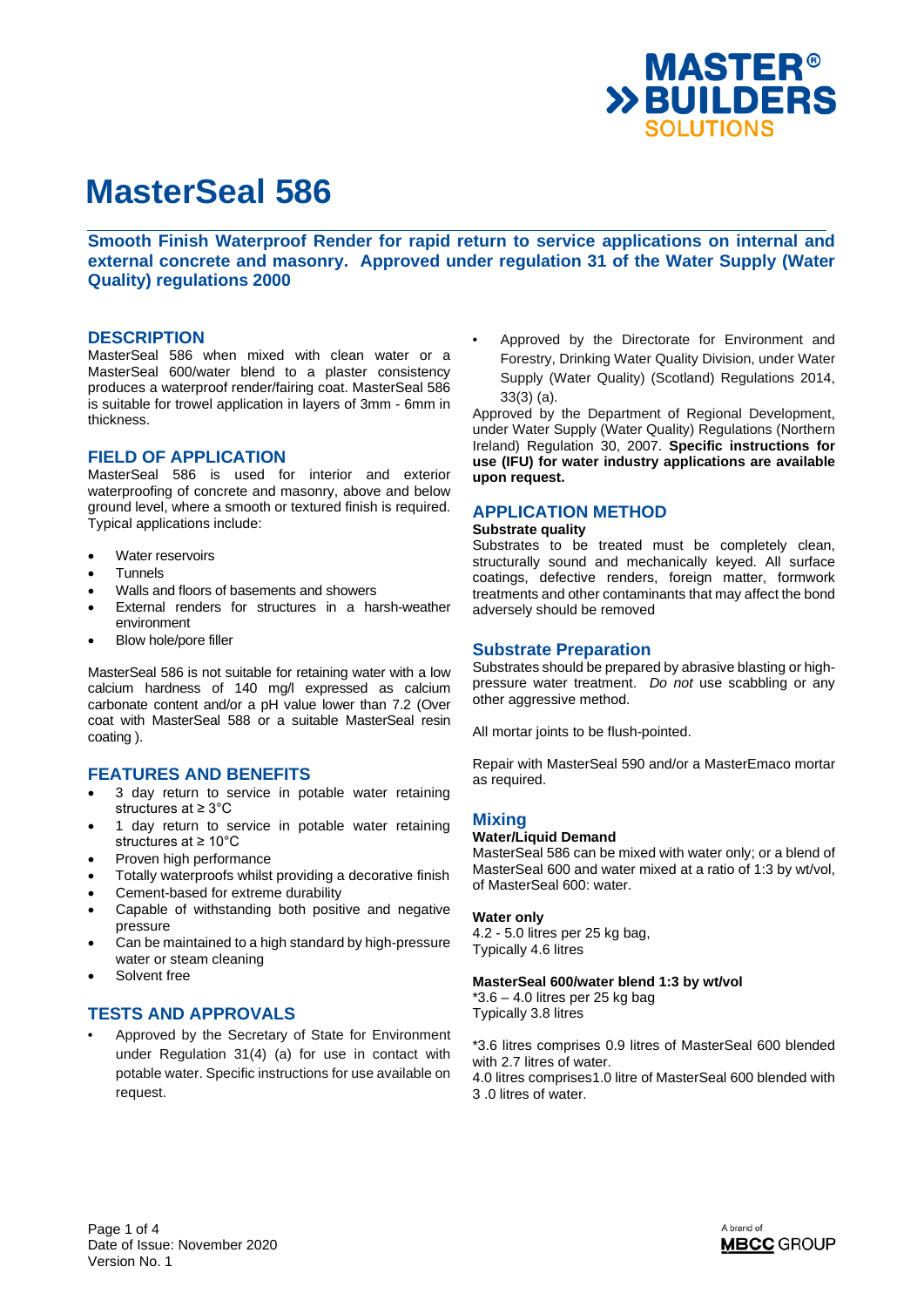

**Smooth Finish Waterproof Render for rapid return to service applications on internal and external concrete and masonry. Approved under regulation 31 of the Water Supply (Water Quality) regulations 2000**

In applications where the MasterSeal 586 is expected to be in contact with hydrocarbons (such as diesel oil, petrol, etc.), water only should be used as mixing liquid.

For all other applications contact Master Builders Solutions UK Ltd technical department for advice on when water only or a water /MasterSeal 600 blend should be used.

### **Mechanical Mixing**

Gradually blend the powder into the mixing liquid using a suitable mixing paddle in a slow-speed drill (400-600rpm). Mix until a lump-free cohesive mass is obtained. Leave to stand for between 5- 10 minutes to allow full saturation to take place. Re-mix, adding a small quantity of liquid if required, to restore the consistency.

### **Hand Mixing**

Gradually add the liquid consisting to the powder whilst stirring with a trowel or paddle. Mix until a lump-free cohesive mass is obtained. Leave to stand for 5 -10 minutes to allow full saturation to take place. Re-mix, adding a small amount of liquid if required, to restore the consistency.

# **Application**

*Do not apply to frozen surfaces or if the ambient temperature is below 3ºC or expected to fall below 3ºC within 24 hours.* 

Always apply to a pre-dampened substrate. High-suction substrates will require more dampening than dense substrates. Ensure there is no free standing water on the substrate prior to application.

Apply by trowel, using firm pressure to force the material into the substrate; to a minimum depth of 3mm and a maximum depth of 6mm, per layer. *Do not over trowel*. Allow the MasterSeal 586 to stiffen sufficiently before floating to a finish. If further layers are required apply wet on wet when the material has stiffened sufficiently. Alternatively scratch key and allow to set before repeating the application procedure above.

The time between application and finishing will vary dependent upon substrate absorption and ambient drying conditions.

Leave the placed material until it is sufficiently stiff to allow finishing with a wood, plastic or sponge float. Dependent upon which type of float is used, a variety of finishes can be obtained. Do not use water. MasterSeal 586 must be used within 90 minutes of mixing or sooner in hot conditions. Clean all equipment immediately with water.

### **FINISHING AND CLEANING**

Wash all equipment with clean water before hardening occurs.

### **CURING**

Fog-spray all applications with clean water after the initial set has taken place for as long as practicable.

In cold, humid or unventilated areas it may be necessary to leave the application for a longer curing period or to introduce forced air movement.

*Never* use dehumidifiers during curing periods or within 28 days of completion.

Protect from rain until the product has set.

### **Overcoat at 3mm thickness**

MasterSeal cementitious coatings - 1 day MasterSeal resin coatings (PU and Epoxy) - 3 days

These times will vary dependant on ambient temperature, humidity and layer thickness.

### **PACKAGING**

MasterSeal 586 is supplied in 25kg bags. MasterSeal 600 is available in 20 litre plastic containers.

# **COVERAGE**

5.5kg of powder/ $m<sup>2</sup>$  at 3mm thickness. 4.5m² per bag at 3 mm thickness.

### **STORAGE**

All materials should be stored under cover, clear of the ground and stacked not more than 6 bags high. Protect the materials from all sources of moisture and frost.

#### **SHELF LIFE**

Rotate the stock in order not to exceed the shelf life of 12 months for MasterSeal 586 and MasterSeal 600.

# **WATCH POINTS**

If MasterSeal 586 is used to waterproof fish tanks or swimming pools, it should be washed down after curing is complete with salt water and rinsed with clean water. Repeat the rinsing until the required pH conditions are obtained. Failure to do this and to monitor the pH of the water until stable can lead to the death of fish.

Page 2 of 4 Date of Issue: November 2020 Version No. 1

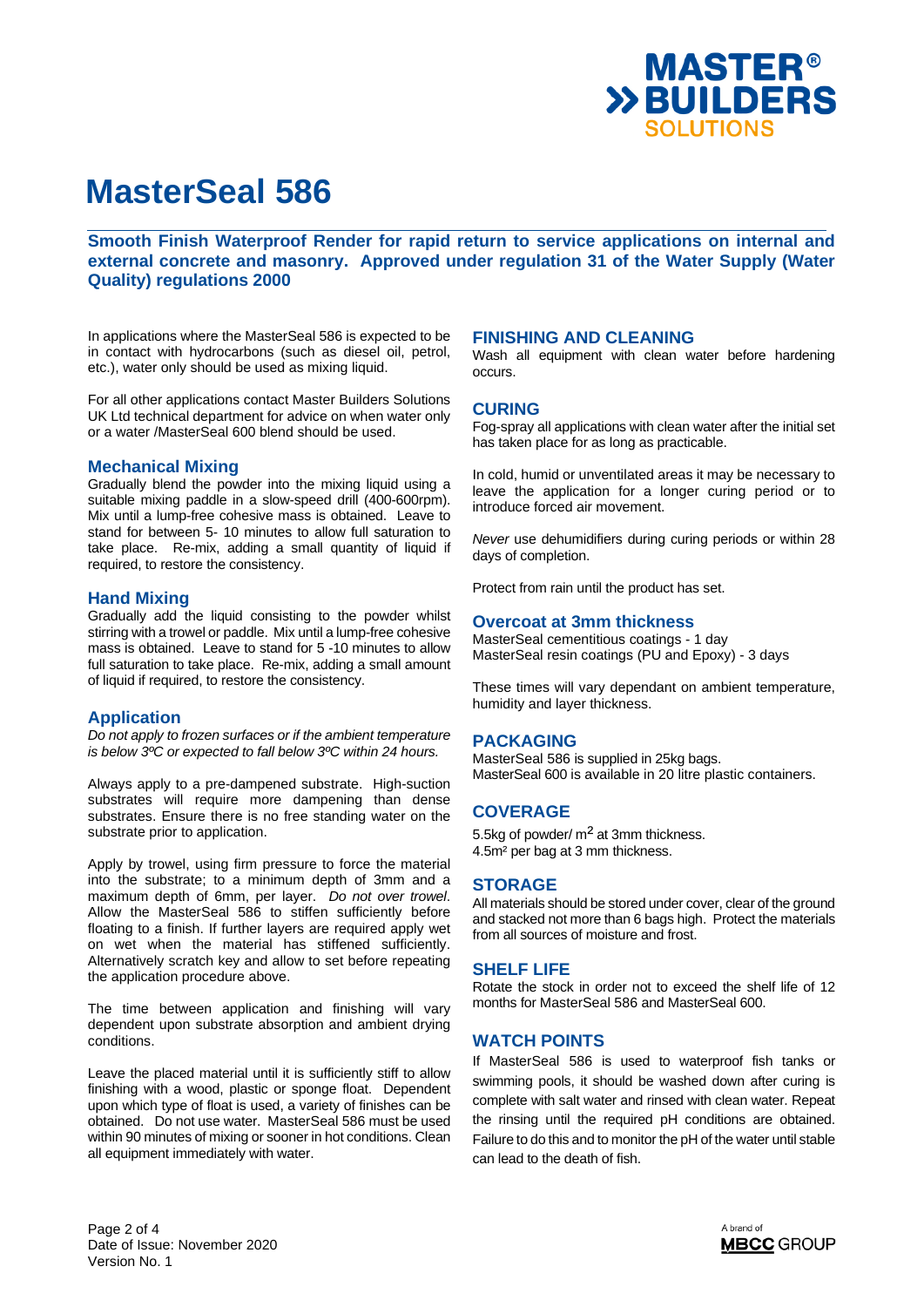

**Smooth Finish Waterproof Render for rapid return to service applications on internal and external concrete and masonry. Approved under regulation 31 of the Water Supply (Water Quality) regulations 2000**

# **HANDLING AND TRANSPORT**

Usual preventive measures for the handling of chemical products should be observed when using this product, for example do not eat, smoke or drink while working and wash hands when taking a break or when the job is completed.

Specific safety information referring the handling and transport of this product can be found in the Material Safety Data Sheet. For full information on Health and Safety matters regarding this product the relevant Health and Safety Data Sheet should be consulted.

Disposal of product and its container should be carried out according to the local legislation in force. Responsibility for this lies with the final owner of the product.

# **CONTACT DETAILS**

Master Builders Solutions UK Ltd 19 Broad Ground Road Lakeside Redditch Worcestershire B98 8YP Tel: +44 (0) 1527 512255 Fax +44 (0) 1527 503576 www.master-builders-solutions.com/en-gb

© Master Builders Solutions UK Ltd

| <b>Product Data</b>            |                   |              |
|--------------------------------|-------------------|--------------|
| <b>Property</b>                | Unit              | <b>Data</b>  |
| <b>Wet Density</b>             | kg/m <sup>3</sup> | approx. 2170 |
| Pot life                       | minutes           | 90           |
| Final setting time             | minutes           | 345          |
| Water vapour permeability      | μ                 | 80-120       |
| Compressive strength (28 days) | N/mm <sup>2</sup> | 27           |
| Tensile strength (28 days)     | N/mm <sup>2</sup> | 3.5          |
| Flexural strength (28 days)    | N/mm <sup>2</sup> | 6.5          |
| Adhesive strength (28 days)    | N/mm <sup>2</sup> | 2.0          |